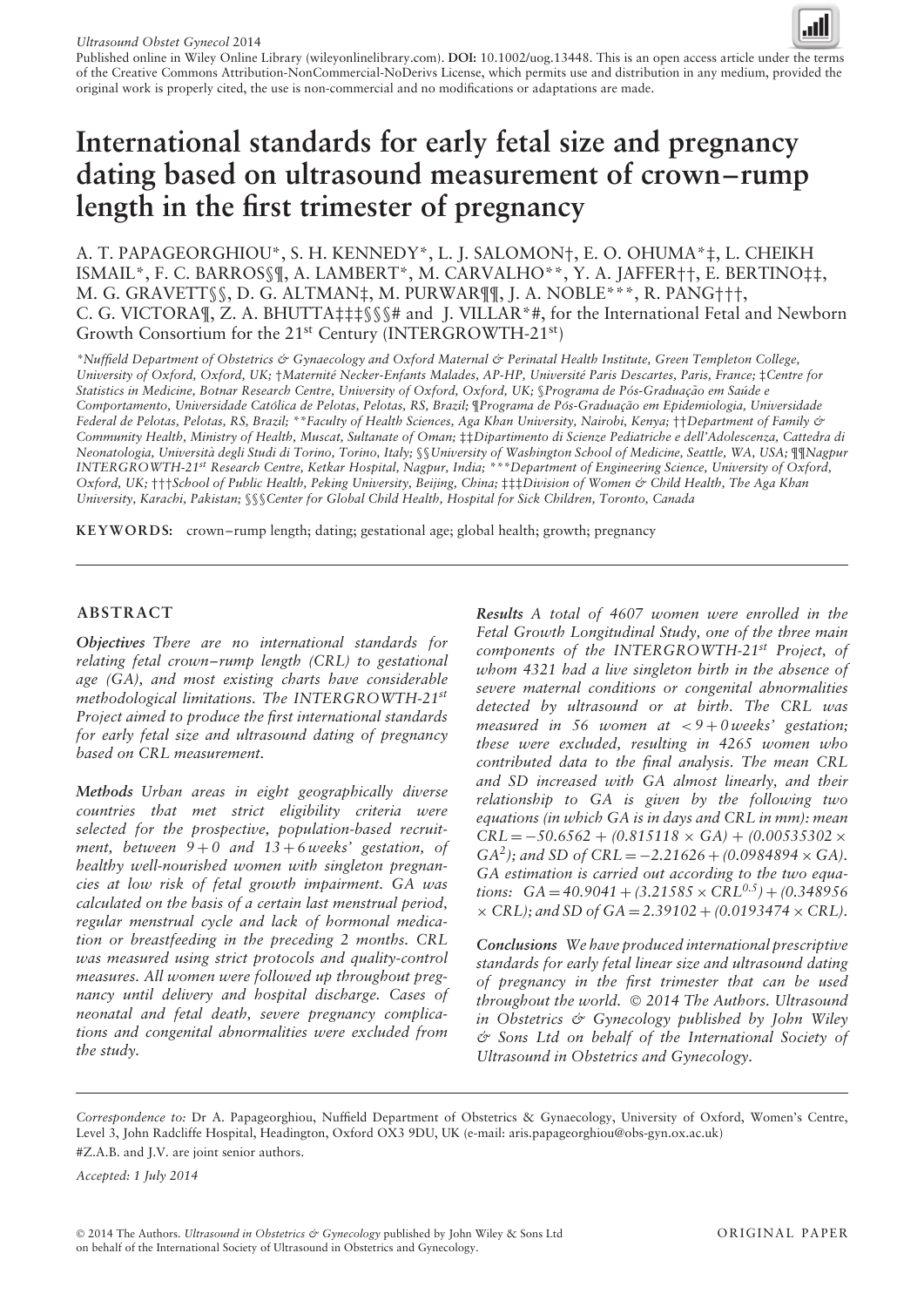#### **INTRODUCTION**

During pregnancy, accurate estimation of gestational age (GA), at the level of the individual, is essential to interpret fetal anatomy and growth patterns, predict the date of delivery and gauge the maturity of the newborn $1^{-3}$ . At a population level, GA estimation is required to determine rates of small-for-gestational-age fetuses and preterm birth accurately in order to allocate resources appropriately $4,5$ .

GA has traditionally been calculated from the first day of the last menstrual period (LMP). However, in a proportion of pregnancies, depending on the locality, the LMP is unknown or the information is unreliable  $6,7$ . In such cases, GA can be estimated by ultrasound measurement of fetal crown–rump length (CRL) or head circumference at *<* 14 weeks' and ≥ 14 weeks' gestation, respectively<sup>8</sup>. Between 9 and 13 weeks' gestation, linear growth evaluated by CRL is rapid and the SD is rather small, which means that GA can be estimated accurately. In later pregnancy, head circumference is typically used for dating, as CRL can no longer be measured owing to curling of the growing fetus; however, variation is greater, which results in less accurate estimation of GA9. For this reason, first-trimester ultrasound estimation of GA is recommended in clinical practice<sup>8</sup>.

Various studies have been conducted to derive CRL reference charts for the estimation of GA, mostly in single institutions or geographical locations. A review of their methodological quality has shown several limitations including highly heterogeneous study designs and approaches to statistical analysis and reporting<sup>10</sup>. All the studies have been 'descriptive', whereas we have consistently argued that 'prescriptive' standards should be used in clinical practice, reflecting how fetuses *should* grow rather than how they have grown in a given place and time. This could be achieved by first selecting pregnant women at low risk for fetal growth impairment, living in environments with minimal exposure to factors that have an adverse effect on growth. From such populations, women at low risk of adverse pregnancy outcomes who deliver healthy newborns without congenital malformations would then be identified $11-13$ .

Our aim in this study was to generate CRL data according to GA using an optimal study design and prescriptive approach in order to develop international, population-based standards for early fetal linear size estimation and ultrasound dating of pregnancy in the first trimester that can be used throughout the world.

## **METHODS**

INTERGROWTH-21st is a multicenter, multiethnic, population-based project, conducted between 2009 and 2014 in eight urban areas in eight different countries: the cities of Pelotas, Brazil; Turin, Italy; Muscat, Oman; Oxford, UK; Seattle, USA; Shunyi County, Beijing, China; the central area of the city of Nagpur (Central Nagpur), Maharashtra, India; and the Parklands suburb of Nairobi, Kenya<sup>13</sup>. Its primary aim was to study growth,

health, nutrition and neurodevelopment of fetuses from *<* 14 + 0 weeks' gestation to 2 years of age, using the same conceptual framework as the World Health Organization (WHO) Multicentre Growth Reference Study<sup>12</sup>, in order to produce prescriptive growth standards to complement the existing WHO Child Growth Standards<sup>14</sup>.

These urban areas had to be located at low altitude  $(\leq 1600 \,\mathrm{m})$  and women receiving antenatal care had to plan to deliver in these institutions or in a similar hospital located in the same geographical area, and there had to be an absence or low levels of major, known, non-microbiological contamination such as pollution, domestic smoke, radiation or any other toxic substances, evaluated during the study period at the cluster level using a data collection form specifically developed for the project<sup>15</sup>. In the eight urban areas, we selected all institutions providing pregnancy and intrapartum care, in which *>* 80% of deliveries occurred.

To generate the CRL data for our stated aims, women with a singleton pregnancy that was conceived naturally were asked to participate in the Fetal Growth Longitudinal Study (FGLS), one of the three main components of the INTERGROWTH-21<sup>st</sup> Project, whose study methods have been described in detail elsewhere<sup>13</sup>. Briefly, we recruited women from the selected populations with no clinically relevant obstetric or gynecological history, who met the entry criteria of optimal health, nutrition, education and socioeconomic status to create a group of affluent, clinically healthy women who were at low risk of intrauterine growth restriction and preterm birth. Recruitment occurred prospectively and consecutively at  $9 + 0$  to  $13 + 6$  weeks' gestation as estimated by LMP provided that: (1) the date was certain; (2) the agreement between LMP and CRL dating was  $\leq$  7 days; (3) the women had a regular 24–32-day menstrual cycle; and (4) they had not been using hormonal contraception or breastfeeding in the preceding 2 months. The women, who were all well-educated and living in urban areas, reported the date and certainty of their LMP at their first antenatal clinic visit in response to specific questions.

A single type of ultrasound machine (Philips HD-9; Philips Ultrasound, Bothell, WA, USA) with an abdominal probe was the machine of choice to measure CRL. However, as the first contact with the study often occurred at several different clinics in the geographical area, it was considered acceptable to use other, locally available, machines for the CRL measurement at the first antenatal visit only, provided that they were evaluated and approved by the study team. All 39 ultrasonographers at the eight study sites underwent rigorous training and standardization specifically for CRL measurement<sup>16</sup>. In accordance with the study's quality-control protocol, they also submitted images of the CRL measurements, which were reviewed blindly by our collaborators at the Société Française pour l'Amélioration des Pratiques Echographiques. The ultrasonographers were only certified to measure CRL in the study if they demonstrated adequate knowledge of the study protocol and the quality of the images submitted for review was satisfactory<sup>17</sup>.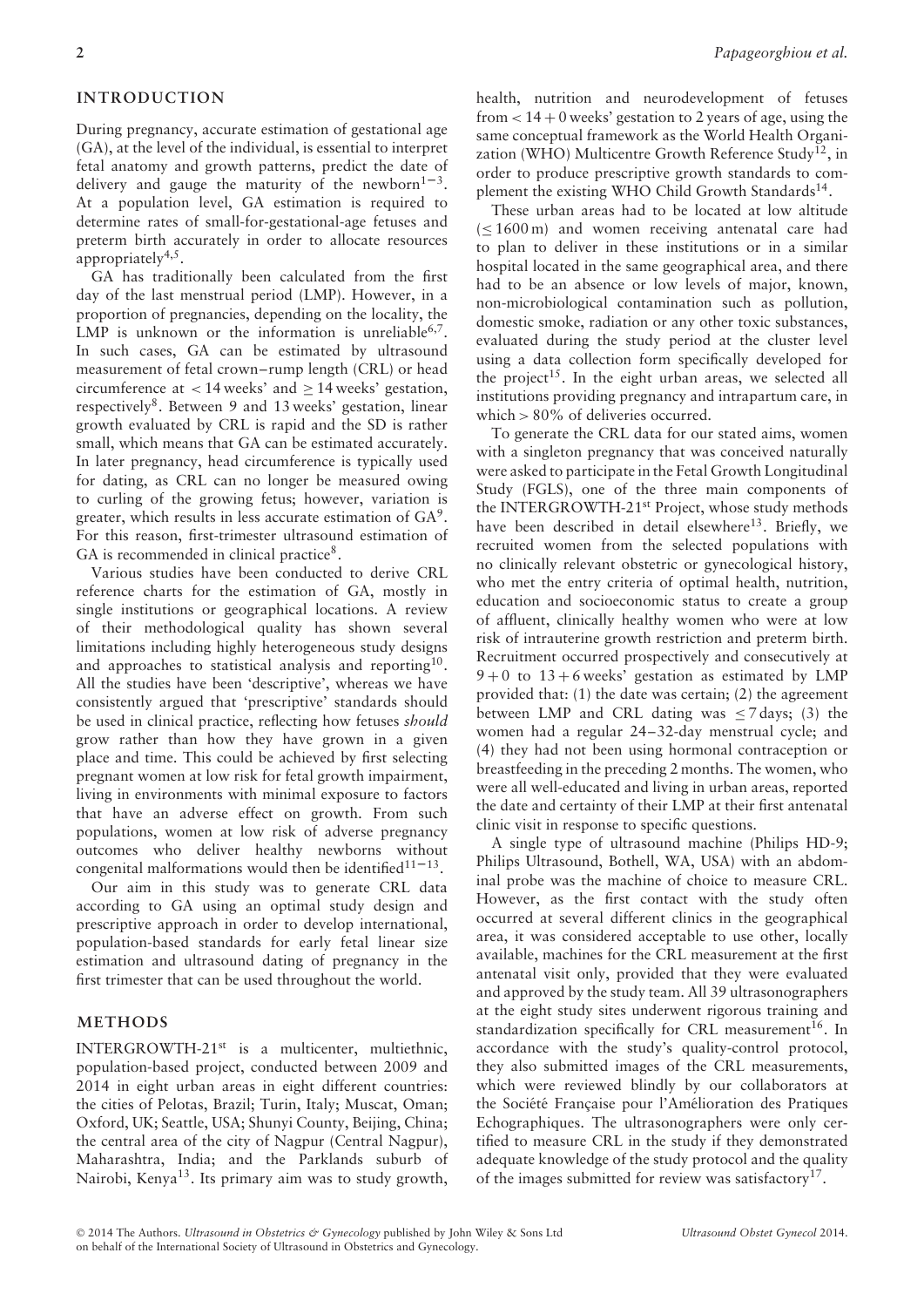CRL was measured once using strict techniques and imaging criteria18. A discrepancy between GA based on LMP and that derived from CRL of more than 7 days was a reason to exclude the woman from the study. All women were then followed to delivery with standardized antenatal care evaluation and regular ultrasound scans every  $5 \pm 1$  weeks.

The INTERGROWTH-21<sup>st</sup> Project was approved by the Oxfordshire Research Ethics Committee 'C' (ref: 08/H0606/139) and the research ethics committees of the individual participating institutions, as well as the corresponding regional health authorities in which the project was implemented.

#### **Statistical methods**

The sample size was based principally on the precision and accuracy of a single centile and regression-based reference limits<sup>19,20</sup>. We have shown that with a sample of 4000, we would obtain a precision of 0.03 SD at the 3<sup>rd</sup> or 97<sup>th</sup> centile. Further details on the precision obtained at the 5th or 10th centile by sample size (ranging from 500 to 6000) are provided in a previous publication<sup>21</sup>. We determined a mean target sample of 500 women per site, after excluding complicated pregnancies and those lost to follow-up<sup>21</sup>. We expected that, overall, approximately 3% would be lost to follow-up, and that another 3% would be excluded (using criteria decided *a priori*) from the study population because of fetal/neonatal losses and congenital abnormalities. We also excluded mothers diagnosed with catastrophic or very severe medical conditions, those with severe unanticipated pregnancy-related conditions requiring hospital admission and those identified during pregnancy who no longer fulfilled all the entry criteria.

The statistical methods used are described in detail elsewhere<sup>22</sup>. Briefly, data were first explored visually by a scatter plot of CRL against GA and *vice versa*. The relationship between GA and CRL is non-linear, although the distribution of CRL is conditionally normal at any given GA. We applied fractional polynomial models to the data by fitting separate models to the mean and SD of GA to account for increases in variance with greater CRL and gestation<sup>23,24</sup>. Using equations of the mean and SD one can easily compute any desired centile using the relationship:

 $P^{\text{th}}$ centile = mean CRL  $\pm$  (*Z* × SD),

where *Z* is the normal equivalent deviate (*Z*-score) corresponding to a particular centile, e.g.  $Z = -1.88$ ,  $-1.645$ ,  $-1.28$ , 0,  $+1.28$ ,  $+1.645$  and  $+1.88$  for the 3<sup>rd</sup>, 5<sup>th</sup>, 10<sup>th</sup>, 50<sup>th</sup>, 90<sup>th</sup>, 95<sup>th</sup> and 97<sup>th</sup> centiles, respectively; the SDs in this equation are the predicted estimates from the regression analysis.

To overcome the effect of data truncation at the limits of recruitment at  $9 + 0$  and  $13 + 6$  weeks' gestation, we explored three alternative statistical approaches<sup>22</sup>. Truncation occurs when data are constrained by a restricted range of GA; such a restriction is commonly put in place for recruitment reasons, but also because fetal curling prevents accurate measurement beyond

 $13 + 6$  weeks<sup>22</sup>. In our analysis, all three statistical approaches gave very similar results, and we opted for the one (simulation for small and large CRL) that had the best fit at both the upper and lower limits of GA.

Fitted curves  $(3^{rd}, 50^{th}$  and  $97^{th}$  centiles) from different models were assessed visually for a good fit and by comparing the deviances from each model. Goodness of fit was assessed by a scatter plot of the distribution of residuals in *Z*-scores by CRL and also by counting the number of observations below the 3rd and above the 97th centiles. Assessment of increasing variability with gestation, and smooth changes of both mean and SD across GA, were undertaken as part of the fractional polynomial approach.

#### **RESULTS**

Of the 13 108 pregnant women screened between May 2009 and July 2013 at the eight study sites, 4607 (35%) met the clinical eligibility criteria and were enrolled in the study. All the women were closely followed up throughout pregnancy by the study team until delivery and discharge from hospital. A total of 4321 women had live singleton births in the absence of severe maternal conditions or congenital abnormalities detected by ultrasound or at birth. The sample size per country ranged from 311 in the USA to 640 in the UK. The overall maternal and pregnancy outcome characteristics are shown in Table 1. The CRL was measured in 56 women at  $< 9 + 0$  weeks' gestation, resulting in 4265 women who contributed data to the final analysis (Figure 1).

**Table 1** Maternal and pregnancy characteristics of the 4265 women enrolled in the Fetal Growth Longitudinal Study of the INTERGROWTH-21st Project who had crown–rump length measured between  $9 + 0$  and  $13 + 6$  weeks' gestation according to last menstrual period and a live singleton birth, in the absence of severe maternal conditions or congenital abnormalities detected by ultrasound or at birth

| Parameter                                          | Value           |
|----------------------------------------------------|-----------------|
| Maternal age (years)                               | $28.3 \pm 3.9$  |
| Maternal height (cm)                               | $162.2 \pm 5.8$ |
| Paternal height (cm)                               | $174.4 \pm 7.3$ |
| Maternal weight (kg)                               | $61.2 \pm 9.1$  |
| Maternal body mass index $(kg/m^2)$                | $23.2 \pm 3.0$  |
| Gestational age at first visit (weeks)             | $11.8 \pm 1.4$  |
| Formal education (years)                           | $15.0 \pm 2.8$  |
| Hemoglobin level before 15 weeks' gestation (g/dL) | $12.5 \pm 1.1$  |
| Married/cohabiting                                 | 4150 (97.3)     |
| Nulliparous                                        | 2922 (68.5)     |
| Spontaneous initiation of labor                    | 2826 (66.3)     |
| Cesarean section                                   | 1522 (35.7)     |
| Preterm delivery $(< 37 + 0$ weeks' gestation)     | 192(4.5)        |
| NICU admission $> 1$ day                           | 239(5.6)        |
| Neonatal mortality                                 | 7(0.2)          |
| Newborn sex male                                   | 2126 (49.8)     |
| Birth weight $(kg)^*$                              | $3.3 \pm 0.4$   |
| Newborn length (cm)*                               | $49.4 \pm 1.9$  |
| Newborn head circumference (cm)*                   | $33.9 \pm 1.3$  |

Data are given as mean  $\pm$  SD or *n* (%). \*  $\geq$  37 + 0 weeks of gestation only. NICU, neonatal intensive care unit.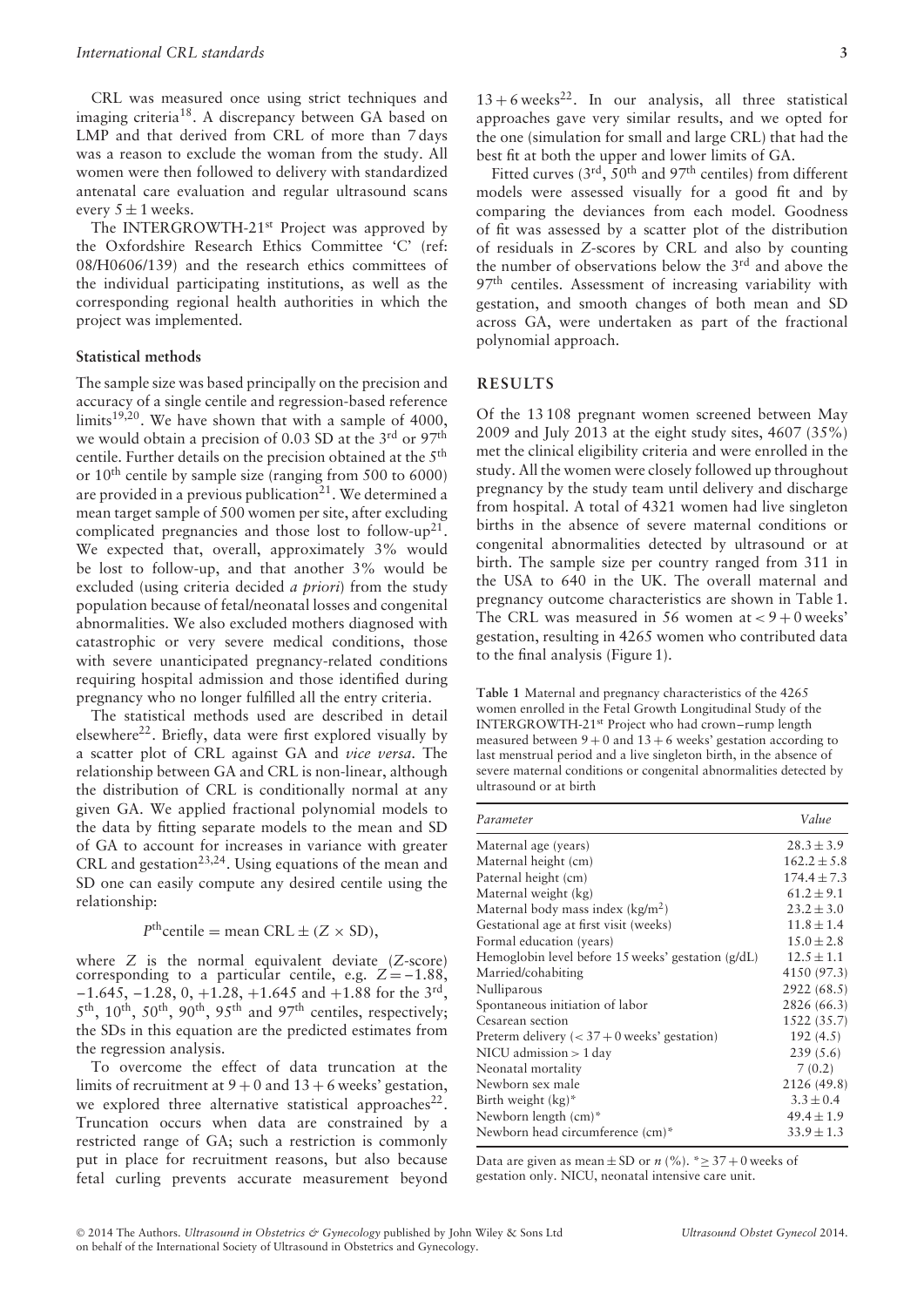

**Figure 1** Flow diagram of progress of 13 108 women through the study to determine a new, internationally based method of ascertaining fetal gestational age from measurement of crown–rump length (CRL). \*Some women were ineligible at ultrasound for more than one reason. †Congenital malformations diagnosed by ultrasound during pregnancy or at birth during clinical examination. LMP, last menstrual period.

As we have reported elsewhere, evaluation of the similarities in CRL across the eight populations was performed using variance component analysis, standardized site difference and sensitivity analysis. All three analytical strategies demonstrated that the populations were similar enough to justify pooling the data<sup>25</sup>.

Mean fetal size and SD increased with GA (Table 2, Table S1, Figure 2). Their relationship to GA can be defined between 58 and 105 days' gestation by the two equations below, in which GA is expressed in days and CRL in mm:

Mean CRL =  $-50.6562 + (0.815118 \times GA)$  $+$  (0.00535302  $\times$  GA<sup>2</sup>); and SD of CRL =  $-2.21626 + (0.0984894 \times GA)$ .

**Table 2** Sample size and crown–rump length (CRL) according to gestational week

| Gestational age<br>(weeks) | n    | $CRL$ (mm)<br>$mean \pm SD$ |
|----------------------------|------|-----------------------------|
| $9 + 0$ to $9 + 6$         | 554  | $27.47 \pm 4.83$            |
| $10 + 0$ to $10 + 6$       | 587  | $36.23 \pm 6.10$            |
| $11 + 0$ to $11 + 6$       | 972  | $49.39 \pm 6.62$            |
| $12 + 0$ to $12 + 6$       | 1277 | $60.78 \pm 7.07$            |
| $13 + 0$ to $13 + 6$       | 875  | $72.53 \pm 7.29$            |

The data were then used to create a dating equation to allow GA estimation (as a dependent variable) in all women by measuring CRL (as an independent variable) (Figure 3, Table 3). The relationship can be defined when CRL is between 15 and 95 mm by the two equations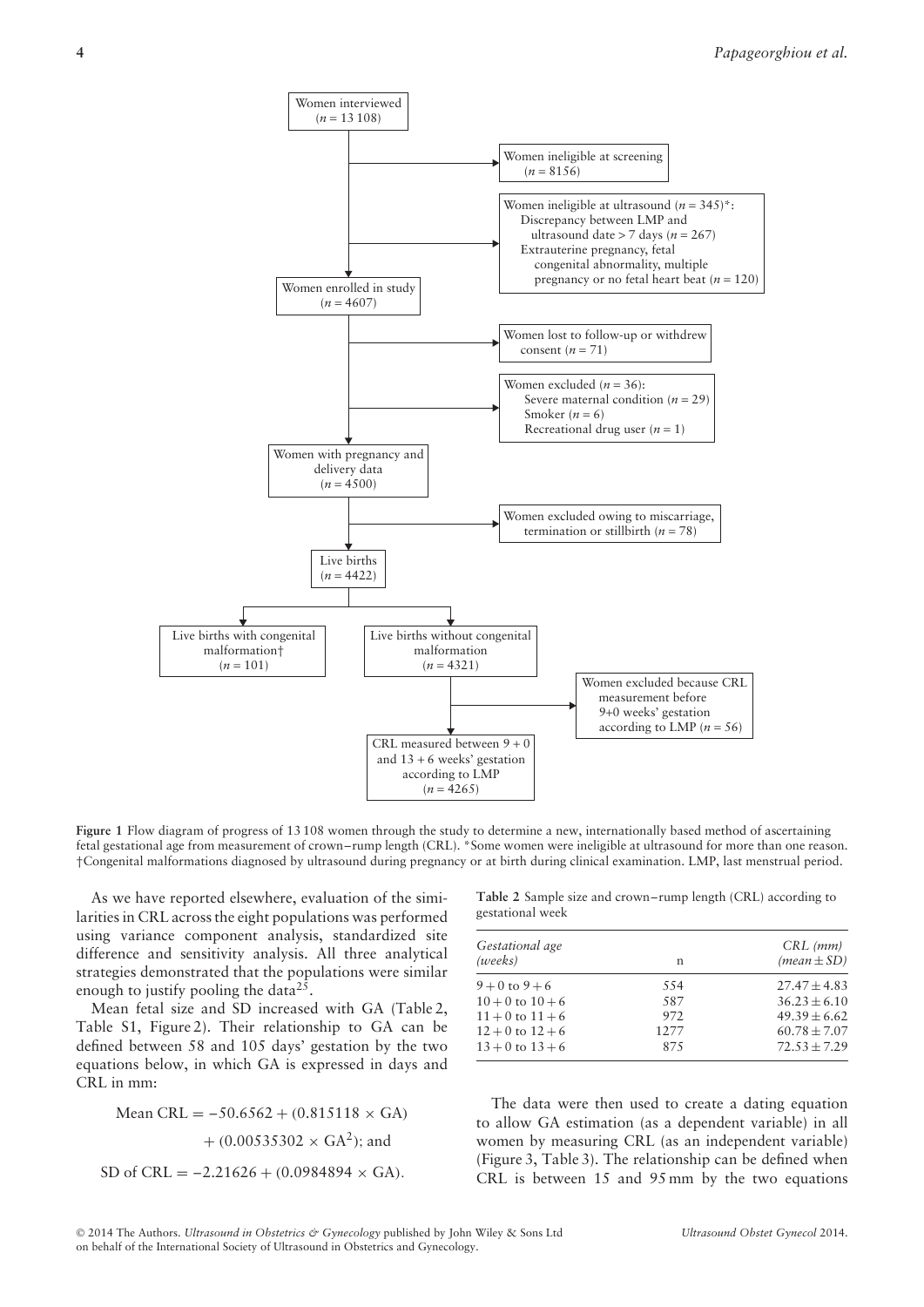

**Figure 2** Fetal crown–rump length (CRL) as a function of gestational age (GA). Gray open circles represent raw data and lines represent mean,  $3^{rd}$  and  $97^{th}$  centiles ( $\pm$ 1.88 SD) of CRL for a given GA value. Black open circles represent empirical means, 3rd and 97<sup>th</sup> centiles.



**Figure 3** Estimation of gestational age (GA) as a function of crown–rump length (CRL). Gray open circles represent raw data and lines represent mean,  $3^{\text{rd}}$  and  $97^{\text{th}}$  centiles ( $\pm$ 1.88 SD) of GA for a given CRL value. Black open circles represent empirical means, 3<sup>rd</sup> and 97<sup>th</sup> centiles.

below, in which CRL is expressed in mm and GA in days:

$$
GA = 40.9041 + (3.21585 \times \text{CRL}^{0.5})
$$

$$
+ (0.348956 \times \text{CRL}); \text{ and}
$$

$$
SD \text{ of GA} = 2.39102 + (0.0193474 \times \text{CRL}).
$$

For the goodness-of-fit analysis, mean residuals by week of gestation expressed as *Z*-scores did not show any obvious pattern (–0.12, 0.00, –0.05, –0.06, 0.03 and 0.14 at 9, 10, 11, 12, 13 and 14 weeks' gestation, respectively).

#### **DISCUSSION**

We studied a large, international cohort of women from eight diverse geographical locations worldwide, with

minimal constraints on fetal growth at both population and individual level (i.e. a prescriptive approach to growth evaluation), in order to construct standards for CRL and the corresponding GA estimation in the first trimester of pregnancy. These populations were judged to be similar enough for the data to be pooled into a single cohort<sup>25</sup>. This is the first time that an international, early fetal linear size standard and equation for GA estimation have been produced. When fully implemented they will allow for uniform early pregnancy evaluation at all levels of healthcare across the world. Using the same standard to identify abnormal conditions early in pregnancy or make diagnoses is routine practice in most areas of medicine and is long overdue in obstetric care.

Our study has a number of important methodological and conceptual strengths. Firstly, we included a diverse range of geographical locations and populations from different ethnic backgrounds around the world to make the findings as generalizable as possible. This is of special relevance today given the extent of multi-ethnic populations and children of mixed parents. Secondly, unified protocols were used for recruitment, clinical care until hospital discharge and data collection, and rigorous quality-control processes were employed. Thirdly, the study was purposely prospective and population-based, and only included singleton pregnancies that were conceived naturally with a known LMP. Fourthly, only healthy women sampled from preselected, geographically defined populations with low adverse perinatal outcome rates were selected. Lastly, all participants were studied to the end of pregnancy, but women were excluded if fetal/neonatal deaths, severe pregnancy complications or congenital abnormalities occurred. This cohort of women, therefore, had the greatest potential for achieving optimal fetal growth.

The approach has allowed us to create an international prescriptive standard for early fetal growth. This is crucial for estimating GA because it is based on the assumption that the CRL values are from healthy fetuses that remained so for the remainder of the pregnancy. We based our strategy and rationale on the knowledge gained from our recent systematic review of existing charts for GA estimation, which showed that the overall quality of study design, statistical analysis and reporting was less than optimal<sup>10</sup>. Only eight of the 29 previous studies identified and enrolled unselected or low-risk pregnancies, and while almost all the studies reported using some of the FGLS inclusion/exclusion criteria, no study used all of them. A comprehensive strategy for ultrasound quality control was not employed in any of the 29 studies. Many studies also used retrospective analysis of large databases of routinely collected clinical data. Such retrospective studies are at high risk of bias, as the quality of the recorded data is variable and the ability to perform prospective ultrasound quality assurance is compromised. In contrast, clinical application of our standard globally will allow fetal size centiles to be plotted uniformly, making comparisons of fetal size and GA across populations easier to interpret.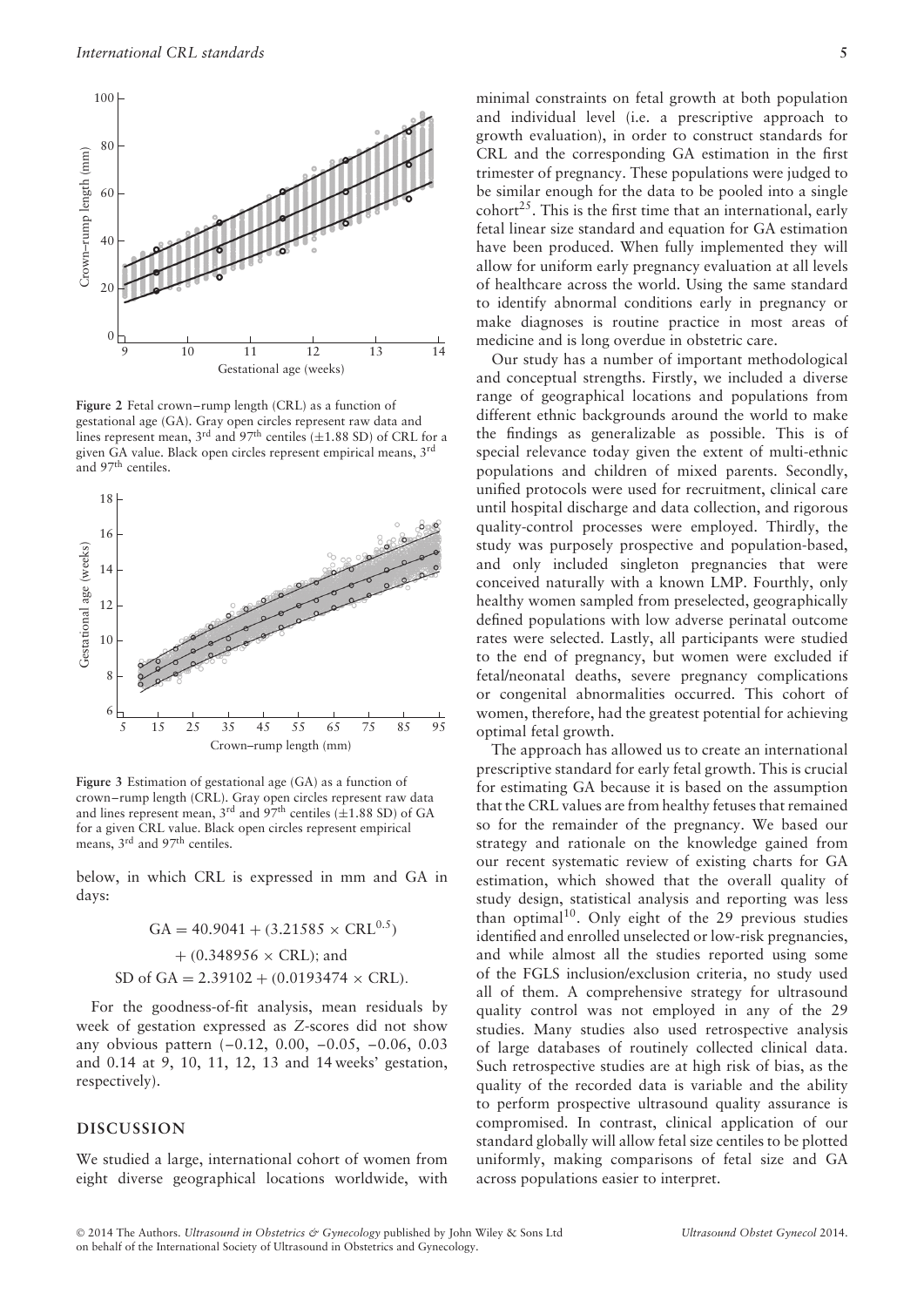**Table 3** Chart for pregnancy dating based on measurements of crown–rump length (CRL) in 4265 normal pregnancies

|                    | Gestational age (weeks) |              |              |              | Gestational age (weeks) |             |             |              |              |              |                       |
|--------------------|-------------------------|--------------|--------------|--------------|-------------------------|-------------|-------------|--------------|--------------|--------------|-----------------------|
| <b>CRL</b><br>(mm) | $3^{rd}$ C.             | $10^{th}$ C. | $50^{th}$ C. | $90^{th}$ C. | $97$ <sup>th</sup> C.   | CRL<br>(mm) | $3^{rd}$ C. | $10^{th}$ C. | $50^{th}$ C. | $90^{th}$ C. | $97$ <sup>th</sup> C. |
| 15                 | $7 + 5$                 | $7 + 6$      | $8 + 3$      | $8 + 6$      | $9 + 1$                 | 56          | $11 + 1$    | $11 + 3$     | $12 + 1$     | $12 + 5$     | $13 + 0$              |
| 16                 | $7 + 5$                 | $8+0$        | $8 + 3$      | $9 + 0$      | $9 + 1$                 | 57          | $11 + 2$    | $11 + 4$     | $12 + 1$     | $12 + 6$     | $13 + 1$              |
| 17                 | $7 + 6$                 | $8+1$        | $8 + 4$      | $9 + 1$      | $9 + 2$                 | 58          | $11 + 2$    | $11 + 4$     | $12 + 2$     | $12 + 6$     | $13 + 1$              |
| 18                 | $8 + 0$                 | $8+1$        | $8 + 5$      | $9 + 1$      | $9 + 3$                 | 59          | $11 + 3$    | $11 + 5$     | $12 + 2$     | $13 + 0$     | $13 + 2$              |
| 19                 | $8 + 0$                 | $8 + 2$      | $8 + 6$      | $9 + 2$      | $9 + 4$                 | 60          | $11 + 3$    | $11 + 5$     | $12 + 3$     | $13 + 0$     | $13 + 2$              |
| 20                 | $8 + 1$                 | $8 + 3$      | $8 + 6$      | $9 + 3$      | $9 + 4$                 | 61          | $11 + 4$    | $11 + 6$     | $12 + 3$     | $13 + 1$     | $13 + 3$              |
| 21                 | $8 + 2$                 | $8 + 3$      | $9 + 0$      | $9 + 4$      | $9 + 5$                 | 62          | $11 + 4$    | $11 + 6$     | $12 + 4$     | $13 + 1$     | $13 + 4$              |
| 22                 | $8 + 2$                 | $8 + 4$      | $9 + 1$      | $9 + 4$      | $9 + 6$                 | 63          | $11 + 5$    | $12 + 0$     | $12 + 4$     | $13 + 2$     | $13 + 4$              |
| 23                 | $8 + 3$                 | $8+5$        | $9 + 1$      | $9 + 5$      | $10 + 0$                | 64          | $11 + 5$    | $12 + 0$     | $12 + 5$     | $13 + 3$     | $13 + 5$              |
| 24                 | $8 + 4$                 | $8+5$        | $9 + 2$      | $9 + 6$      | $10 + 0$                | 65          | $11 + 6$    | $12 + 1$     | $12 + 6$     | $13 + 3$     | $13 + 5$              |
| 25                 | $8 + 4$                 | $8 + 6$      | $9 + 3$      | $9 + 6$      | $10 + 1$                | 66          | $11 + 6$    | $12 + 1$     | $12 + 6$     | $13 + 4$     | $13 + 6$              |
| 26                 | $8 + 5$                 | $9 + 0$      | $9 + 3$      | $10 + 0$     | $10 + 2$                | 67          | $12 + 0$    | $12 + 2$     | $13 + 0$     | $13 + 4$     | $14 + 0$              |
| 27                 | $8+6$                   | $9 + 0$      | $9 + 4$      | $10 + 1$     | $10 + 3$                | 68          | $12 + 0$    | $12 + 2$     | $13 + 0$     | $13 + 5$     | $14 + 0$              |
| 28                 | $8 + 6$                 | $9 + 1$      | $9 + 5$      | $10 + 1$     | $10 + 3$                | 69          | $12 + 1$    | $12 + 3$     | $13 + 1$     | $13 + 5$     | $14 + 1$              |
| 29                 | $9 + 0$                 | $9 + 2$      | $9 + 5$      | $10 + 2$     | $10 + 4$                | 70          | $12 + 1$    | $12 + 3$     | $13 + 1$     | $13 + 6$     |                       |
| 30                 | $9 + 0$                 | $9 + 2$      | $9 + 6$      | $10 + 3$     | $10 + 5$                | 71          |             |              |              |              | $14 + 1$              |
| 31                 | $9 + 1$                 | $9 + 3$      | $10 + 0$     | $10 + 3$     | $10 + 5$                | 72          | $12 + 2$    | $12 + 4$     | $13 + 2$     | $14 + 0$     | $14 + 2$              |
| 32                 | $9 + 2$                 | $9 + 3$      | $10 + 0$     | $10 + 4$     | $10 + 6$                |             | $12 + 2$    | $12 + 4$     | $13 + 2$     | $14 + 0$     | $14 + 2$              |
| 33                 | $9 + 2$                 | $9 + 4$      | $10 + 1$     | $10 + 5$     | $11 + 0$                | 73          | $12 + 3$    | $12 + 5$     | $13 + 3$     | $14 + 1$     | $14 + 3$              |
| 34                 | $9 + 3$                 | $9 + 5$      | $10 + 2$     | $10 + 5$     | $11 + 0$                | 74          | $12 + 3$    | $12 + 5$     | $13 + 3$     | $14 + 1$     | $14 + 4$              |
| 35                 | $9 + 3$                 | $9 + 5$      | $10 + 2$     | $10 + 6$     | $11 + 1$                | 75          | $12 + 4$    | $12 + 6$     | $13 + 4$     | $14 + 2$     | $14 + 4$              |
| 36                 | $9 + 4$                 | $9 + 6$      | $10 + 3$     | $11 + 0$     | $11 + 2$                | 76          | $12 + 4$    | $13 + 0$     | $13 + 4$     | $14 + 2$     | $14 + 5$              |
| 37                 | $9 + 5$                 | $9 + 6$      | $10 + 3$     | $11 + 0$     | $11 + 2$                | 77          | $12 + 5$    | $13 + 0$     | $13 + 5$     | $14 + 3$     | $14 + 5$              |
| 38                 | $9 + 5$                 | $10 + 0$     | $10 + 4$     | $11 + 1$     | $11 + 3$                | 78          | $12 + 5$    | $13 + 1$     | $13 + 6$     | $14 + 4$     | $14 + 6$              |
| 39                 | $9 + 6$                 | $10 + 1$     | $10 + 5$     | $11 + 2$     | $11 + 4$                | 79          | $12 + 6$    | $13 + 1$     | $13 + 6$     | $14 + 4$     | $14 + 6$              |
| 40                 | $9 + 6$                 | $10 + 1$     | $10 + 5$     | $11 + 2$     | $11 + 4$                | 80          | $12 + 6$    | $13 + 2$     | $14 + 0$     | $14 + 5$     | $15 + 0$              |
| 41                 | $10 + 0$                | $10 + 2$     | $10 + 6$     | $11 + 3$     | $11 + 5$                | 81          | $13 + 0$    | $13 + 2$     | $14 + 0$     | $14 + 5$     | $15 + 1$              |
| 42                 | $10 + 0$                | $10 + 2$     | $10 + 6$     | $11 + 4$     | $11 + 5$                | 82          | $13 + 0$    | $13 + 3$     | $14 + 1$     | $14 + 6$     | $15 + 1$              |
| 43                 | $10 + 1$                | $10 + 3$     | $11 + 0$     | $11 + 4$     | $11 + 6$                | 83          | $13 + 1$    | $13 + 3$     | $14 + 1$     | $14 + 6$     | $15 + 2$              |
| 44                 | $10 + 1$                | $10 + 3$     | $11 + 1$     | $11 + 5$     | $12 + 0$                | 84          | $13 + 1$    | $13 + 4$     | $14 + 2$     | $15+0\,$     | $15 + 2$              |
| 45                 | $10 + 2$                | $10 + 4$     | $11 + 1$     | $11 + 5$     | $12 + 0$                | 85          | $13 + 2$    | $13 + 4$     | $14 + 2$     | $15 + 0$     | $15 + 3$              |
| 46                 | $10 + 3$                | $10 + 5$     | $11 + 2$     | $11 + 6$     | $12 + 1$                | 86          | $13 + 2$    | $13 + 5$     | $14 + 3$     | $15 + 1$     | $15 + 3$              |
| 47                 | $10 + 3$                | $10 + 5$     | $11 + 2$     | $12 + 0$     | $12 + 2$                | 87          | $13 + 3$    | $13 + 5$     | $14 + 3$     | $15 + 1$     | $15 + 4$              |
| 48                 | $10 + 4$                | $10 + 6$     | $11 + 3$     | $12 + 0$     | $12 + 2$                | 88          | $13 + 3$    | $13 + 6$     | $14 + 4$     | $15 + 2$     | $15 + 4$              |
| 49                 | $10 + 4$                | $10 + 6$     | $11 + 4$     | $12 + 1$     | $12 + 3$                | 89          | $13 + 4$    | $13 + 6$     | $14 + 4$     | $15 + 3$     | $15 + 5$              |
| 50                 | $10 + 5$                | $11 + 0$     | $11 + 4$     | $12 + 1$     | $12 + 3$                | 90          | $13 + 4$    | $14 + 0$     | $14 + 5$     | $15 + 3$     | $15 + 6$              |
| 51                 | $10 + 5$                | $11 + 0$     | $11 + 5$     | $12 + 2$     | $12 + 4$                | 91          | $13 + 5$    | $14 + 0$     | $14 + 5$     | $15 + 4$     | $15 + 6$              |
| 52                 | $10 + 6$                | $11 + 1$     | $11 + 5$     | $12 + 3$     | $12 + 5$                | 92          | $13 + 5$    | $14 + 1$     | $14 + 6$     | $15 + 4$     | $16 + 0$              |
| 53                 | $10 + 6$                | $11 + 1$     | $11 + 6$     | $12 + 3$     | $12 + 5$                | 93          | $13 + 5$    | $14 + 1$     | $14 + 6$     | $15 + 5$     | $16 + 0$              |
| 54                 | $11 + 0$                | $11 + 2$     | $11 + 6$     | $12 + 4$     | $12 + 6$                | 94          | $13 + 6$    | $14 + 1$     | $15 + 0$     | $15 + 5$     | $16 + 1$              |
| 55                 | $11 + 0$                | $11 + 3$     | $12 + 0$     | $12 + 4$     | $12 + 6$                | 95          | $13 + 6$    | $14 + 2$     | $15 + 0$     | $15 + 6$     | $16 + 1$              |

#### C., centile.

Furthermore, we compared our GA equation from the pooled populations with those of the two studies selected during the systematic review as having the lowest risk of methodological bias and that were conducted in populations with adequate medical care and nutritional conditions in developed countries, making them potentially eligible for the INTERGROWTH-21st Project<sup>26,27</sup>. Interestingly, and reassuringly for the global introduction into clinical practice of our new international standards, the differences in GA estimation based on CRL, between these studies and ours, were small and unlikely to result in important clinical differences.

The first of these studies, carried out in 1973 in Scotland, was an analysis of 214 CRL measurements in 80 patients<sup>26</sup>; the second was a population-based study in The Netherlands between 2002 and 2006 with 2079

individual CRL measurements<sup>27</sup>. The difference in both studies in GA estimation was  $\pm$  1 day of gestation, except for CRL *>* 80 mm, in which the difference between the INTERGROWTH-21st equation and that of Verburg *et al.*<sup>27</sup> approached and then exceeded 2 days at a CRL of *>* 85 mm. These striking similarities suggest that early linear fetal growth, evaluated by CRL measurement, appears to be uniform both over time and among different ethnic populations once they have reached an adequate level of health, nutrition and socioeconomic condition, reinforcing the appropriateness of using international standards.

A potential limitation of our study was the use of multiple ultrasonographers, as it has previously been argued that reference studies should be performed by a single operator in order to reduce interobserver error. In our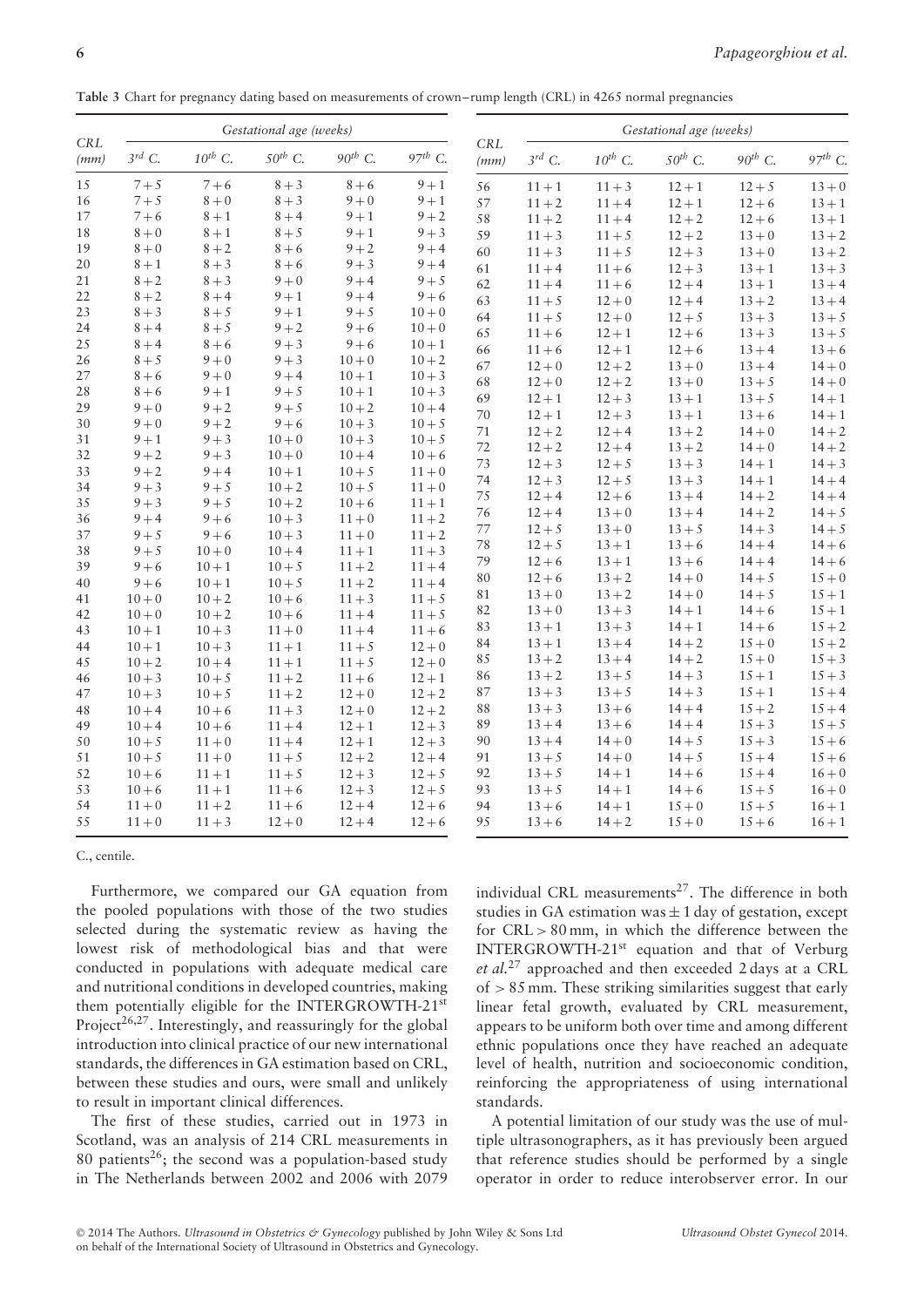opinion, this is not appropriate: it produces small studies concentrated in a single practice; devalues the contribution of international, multicenter studies; reduces external validity; and fails to recognize that clinical services are delivered in most institutions by many members of staff. Rather, studies should account for the variability introduced by ultrasonographers by taking steps to improve the quality and consistency of measurements through standardization, audit and quality control of all aspects of ultrasonography16,18,28,29.

A disadvantage of GA estimation based purely on the ultrasound measurement of fetal anatomical parameters is that all biological variation in GA for a given value of CRL disappears – an assumption that is, of course, biologically implausible. This is not a problem peculiar to ultrasound but also occurs with any other biological parameter being predicted by a single measurement. We therefore suggest that all information collected at the time of the first antenatal visit (including the reported LMP and assessment of its reliability) should be taken into account when estimating GA or assessing fetal growth during future antenatal visits<sup>30</sup>. When a reliable LMP and ultrasound estimate concur, small discrepancies in GA may mask inherent CRL measurement error. Conversely, an apparently reliable and accurate LMP with a substantial difference in estimated GA based on CRL should be considered as an indicator of possible growth disturbance or underlying pathology that needs to be monitored and corroborated $31,32$ . Finally, it is important to emphasize that all estimates of GA should be explained and given to women with the corresponding measure of variability, e.g. SD or centiles, to provide a measure of the error of the estimation.

In short, we have presented, building on the experience of decades of ultrasound work conducted by others, international standards for evaluating fetal linear size in the first trimester and a corresponding new equation for the estimation of GA from CRL that can be used across countries and populations. The new GA estimations are in close agreement with studies with a low risk of methodological bias conducted in populations from developed countries, suggesting that when high methodological standards are met and populations adequately selected, early fetal growth is similar across populations. The adoption of these standards, through their introduction via ultrasound machines and fetal database systems, will standardize the evaluation of fetal growth across levels of care and facilitate comparisons internationally.

#### **ACKNOWLEDGMENTS**

This project was supported by a generous grant (no. 49038) from the Bill & Melinda Gates Foundation to the University of Oxford, for which we are very grateful. We would also like to thank the Health Authorities in Pelotas, Brazil; Beijing, China; Nagpur, India; Turin, Italy; Nairobi, Kenya; Muscat, Oman; Oxford, UK and Seattle, USA, who facilitated the project by allowing participation of these study sites as collaborating centers. We are

extremely grateful to Philips Healthcare for providing the ultrasound equipment and technical assistance throughout the project. We also thank MedSciNet UK Ltd for setting up the INTERGROWTH-21<sup>st</sup> web-site and for the development, maintenance and support of the online data management system.

We thank the parents and infants who participated in the studies and the more than 200 members of the research teams who made the implementation of this project possible. The participating hospitals included: Brazil, Pelotas (Hospital Miguel Piltcher, Hospital São Francisco de Paula, Santa Casa de Misericórdia de Pelotas, and Hospital Escola da Universidade Federal de Pelotas); China, Beijing (Beijing Obstetrics & Gynecology Hospital, Shunyi Maternal & Child Health Centre, and Shunyi General Hospital); India, Nagpur (Ketkar Hospital, Avanti Institute of Cardiology Private Limited, Avantika Hospital, Gurukrupa Maternity Hospital, Mulik Hospital & Research Centre, Nandlok Hospital, Om Women's Hospital, Renuka Hospital & Maternity Home, Saboo Hospital, Brajmonhan Taori Memorial Hospital, and Somani Nursing Home); Kenya, Nairobi (Aga Khan University Hospital, MP Shah Hospital and Avenue Hospital); Italy, Turin (Ospedale Infantile Regina Margherita Sant' Anna and Azienda Ospedaliera Ordine Mauriziano); Oman, Muscat (Khoula Hospital, Royal Hospital, Wattayah Obstetrics & Gynaecology Poly Clinic, Wattayah Health Centre, Ruwi Health Centre, Al-Ghoubra Health Centre and Al-Khuwair Health Centre); UK, Oxford (John Radcliffe Hospital) and USA, Seattle (University of Washington Hospital, Swedish Hospital, and Providence Everett Hospital).

Members of INTERGROWTH-21<sup>st</sup> and its committees are listed in Appendix S1. Full acknowledgment of all those who contributed to the development of the INTERGROWTH-21<sup>st</sup> Project protocol appears at www.intergrowth21.org.uk.

#### **REFERENCES**

- 1. Miller J, Turan S, Baschat AA. Fetal growth restriction. *Semin Perinatol* 2008; **32**: 274–280.
- 2. Taipale P, Hiilesmaa V. Predicting delivery date by ultrasound and last menstrual period in early gestation. *Obstet Gynecol* 2001; **97**: 189–194.
- 3. Ananth CV. Menstrual versus clinical estimate of gestational age dating in the United States: temporal trends and variability in indices of perinatal outcomes. *Paediatr Perinat Epidemiol* 2007; **21 (**Suppl 2**)**: 22–30.
- 4. Callaghan WM, Dietz PM. Differences in birth weight for gestational age distributions according to the measures used to assign gestational age. *Am J Epidemiol* 2010; **171**: 826–836.
- 5. Lawn JE, Gravett MG, Nunes TM, Rubens CE, Stanton C; GAPPS Review Group. Global report on preterm birth and stillbirth (1 of 7): definitions, description of the burden and opportunities to improve data. *BMC Pregnancy Childbirth* 2010; **10 (**Suppl 1**)**: S1.
- 6. Lynch CD, Zhang J. The research implications of the selection of a gestational age estimation method. *Paediatr Perinat Epidemiol* 2007; **21 (**Suppl 2**)**: 86–96.
- 7. Nguyen TH, Larsen T, Engholm G, Moller H. Increased adverse pregnancy outcomes with unreliable last menstruation. *Obstet Gynecol* 2000; **95**: 867–873.